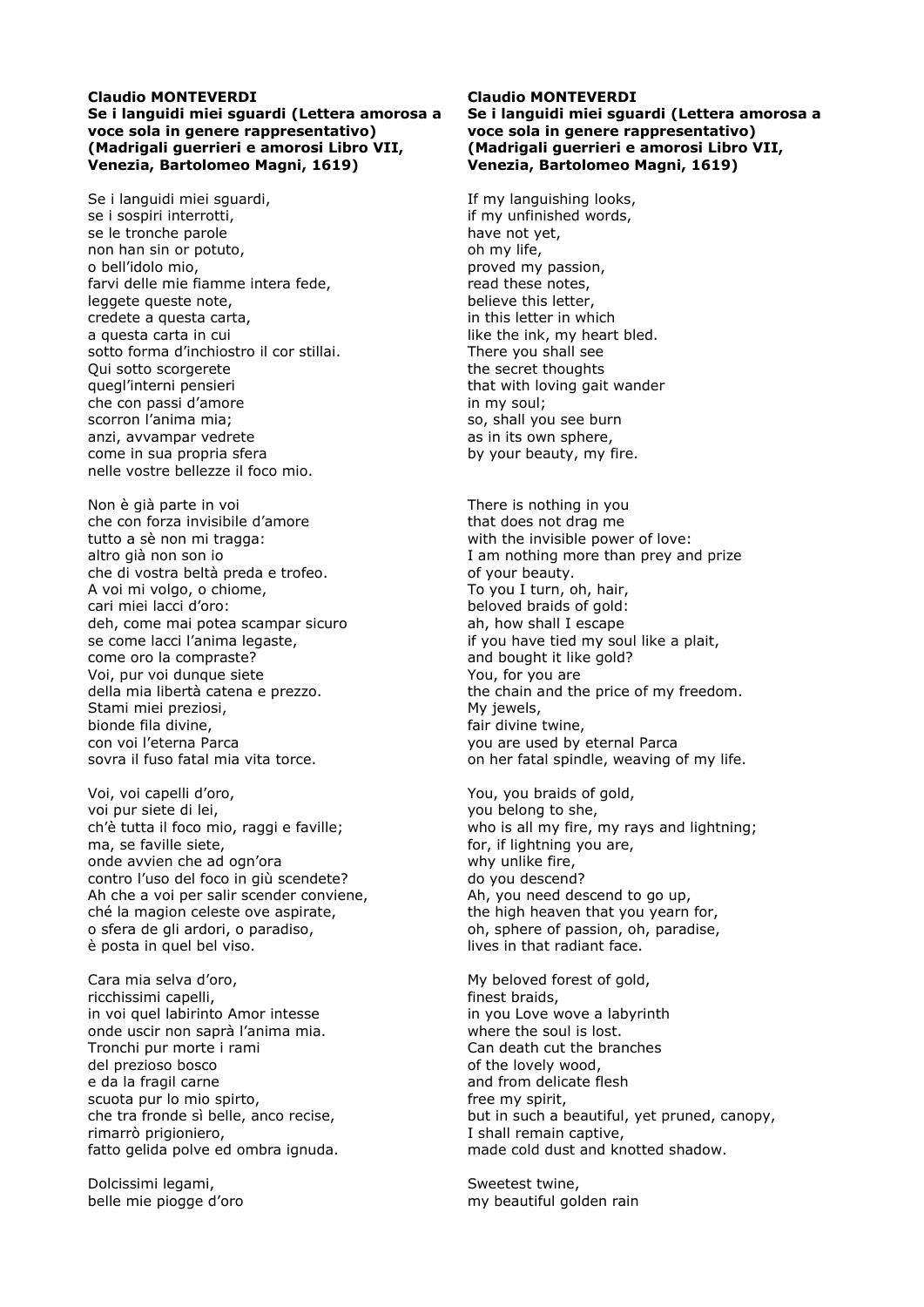quali or sciolte cadete da quelle ricche nubi onde raccolte siete e, cadendo, formate preziose procelle onde con onde d'or bagnando andate scogli di latte e rivi d'alabastro, more subitamente (o miracolo eterno d'amoroso desìo) fra si belle tempeste arse il cor mio.

Ma già l'ora m'invita, o degli affetti miei nunzia fedele, cara carta amorosa, che dalla penna ti divida omai; vanne, e s'amor e'l cielo cortese ti concede che de' begli occhi non t'accenda il raggio, ricovra entro il bel seno: chi sà che tu non gionga da sì felice loco per sentieri di neve a un cor di foco!

Claudio Achillini

### **Tarquinio MERULA (1594 – 1665) Hor ch'è tempo di dormire (Canzonetta spirituale sopra la Nanna) Curtio precipitato et altri capricii, Venezia, Bartolomeo Magni, 1638)**

Hor ch'è tempo di dormire Dormi dormi figlio e non vagire, Perchè, tempo ancor verrà Che vagir bisognerà Deh ben mio deh cor mio Fa, Fa la ninna ninna na

Chiudi, quei lumi divini Come fan gl'altri bambini, Perchè tosto oscuro velo Priverà di lume il cielo Deh ben mio deh cor mio Fa, Fa la ninna ninna na

Over prendi questo latte Dalle mie mammelle intatte Perchè ministro crudele Ti prepara aceto e fiele Deh ben mio deh cor mio Fa, Fa la ninna ninna na

Amor mio sia questo petto Hor per te morbido letto Pria che rendi ad alta voce L'alma al Padre su la croce Deh ben mio deh cor mio Fa, Fa la ninna ninna na

Posa hor queste membra belle Vezzosette e tenerelle Perchè poi ferri e catene

each drop falling from those rich clouds that hold you and, in falling, you make pretty storms and break waves and waves of gold, swiftly shaded, in crags of milk and rivers of alabaster (oh, eternal miracle of loving desire), in those beautiful storms my heart was burnt.

But now the hour bids me, oh, faithful messenger of my affection, precious love letter, to separate my quill from you; go, and if love and the courteous sky prevent the rays of her eyes from burning you, find shelter in her lovely breast: that per chance you reach out from such a blessed place, across snow-covered paths to a heart of fire.

Claudio Achillini

### **Tarquinio MERULA (1594 – 1665) Hor ch'è tempo di dormire (Canzonetta spirituale sopra la Nanna) Curtio precipitato et altri capricii, Venezia, Bartolomeo Magni, 1638)**

Now that it is time to sleep, sleep, son, and don't' cry; for the time will come soon enough when crying is needed. O my dearest, my heart; lullaby and sleep now.

Close those divine eyes as other babies do; for soonb a dark veil will deprive the sky of light O my dearest, my heart; lullaby and sleep now.

Or take this milk From my immaculate breasts; for a cruel magistrate is preparing vinegar and gall for you. O my dearest, my heart; lullaby and sleep now.

My love, let this breast be now a soft bed for you, before, with a loud voice, you give your soul to the Father, on the cross. O my dearest, my heart; lullaby and sleep now.

Rest your beautiful small limbs, so charming and delicate; for later, irons and chains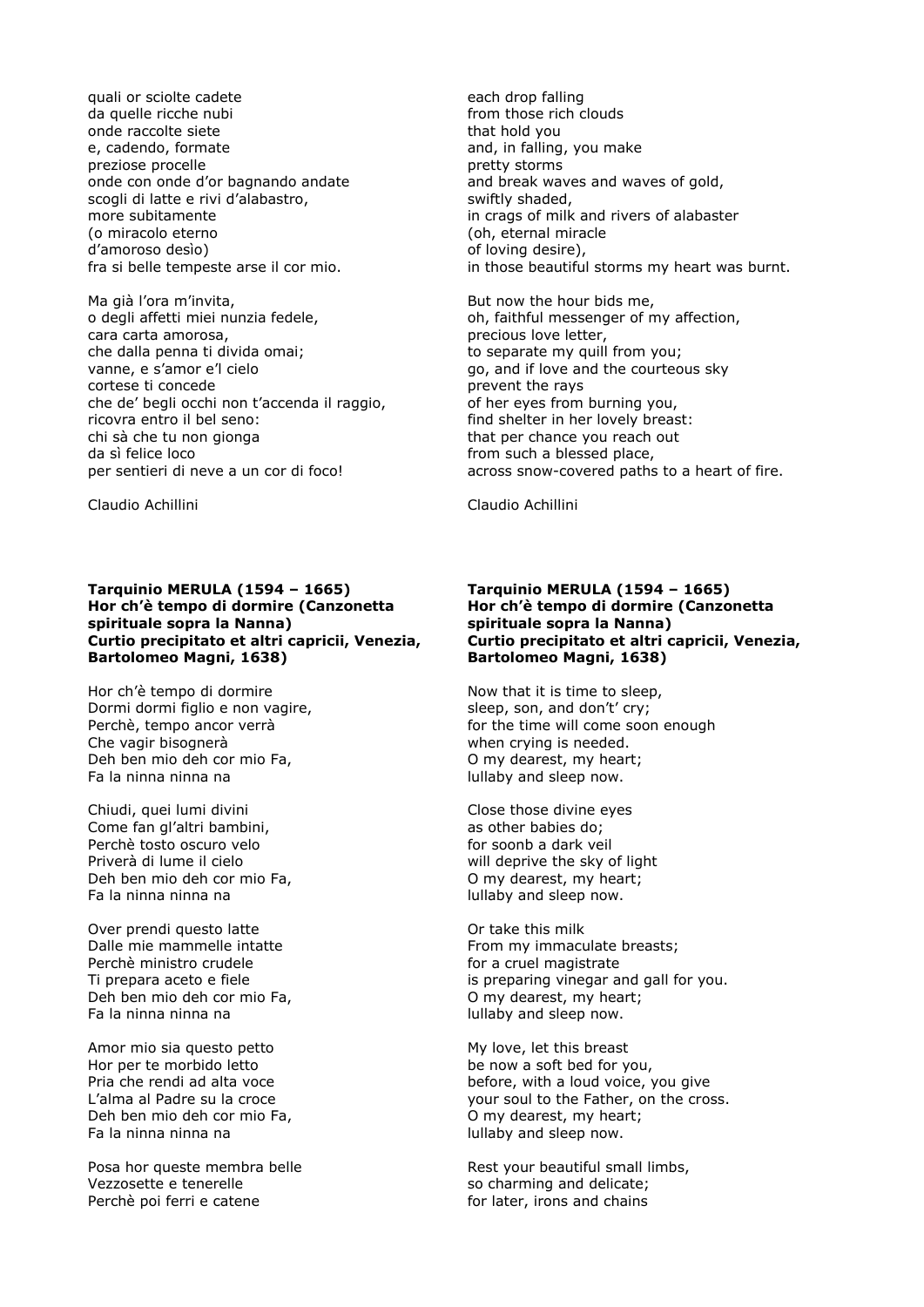Gli daran acerbe pene Deh ben mio deh cor mio Fa, Fa la ninna ninna na

Queste mani e questi piedi Ch'or con gusto e gaudio vedi Ahimè com'in varij modi Passeran acuti chiodi

Questa faccia gratiosa Rubiconda hor più di rosa Sputi e schiaffi sporcheranno Con tormento e grand'affano Ah con quanto tuo dolore Sola speme del mio core Questo capo e questi crini Passeran acuti spini

Ah ch'in questo divin petto Amor mio dolce diletto Vi farà piaga mortale Empia lancia e disleale

Dormi dunque figliol mio Dormi pur redentor mio Perchè poi con lieto viso Ci vedrem in Paradiso

Hor che dorme la mia vita Del mio cor gioia compita Taccia ognun con puro zelo Taccian sin la terra e'l Cielo

E fra tanto io che farò Il mio ben contemplerò Ne starò col capo chino Sin che dorme il mio Bambino

Autore anonimo

## **Luigi ROSSI (ca. 1597 – 1653) Mio ben (Orfeo, 1647)**

Mio ben teco il tormento più dolce io troverei, Che con altrui il contento, Ogni dolcezza è sol dove tu sei. E per me, amor Aduna, Nel girar de' tuoi sguardi ogni fortuna.

Testo di Francesco Buti

### **Barbara STROZZI (1619 – 1677) Lagrime mie (Diporti di Euterpe ovvero Cantate e ariette a voce sola, op.7 Venezia, Bartolomeo Magni, 1659**

Lagrime mie, à che vi trattenete, Perchè non isfogate il fier' dolore, Chi mi toglie'l respiro e opprime il core? will cause them bitter pains. O my dearest, my heart; lullaby and sleep now.

These hands and feet which now you behold with zest and joyalas in how many ways will sharp nails pierce them!

This graceful face, ruddier than a rose spitting and slaps will defile it with torture and great suffering. Ah, with how much pain for you, O only hope of my heart, this head and this brow will be pierced by sharp thorns.

For this divine breast, O my sweet and delightful love, an impious traitorous spear will make a mort wound.

Sleep, therefore, my son, sleep then, my Savior; for later with joyful faces we'll see each other in Paradise.

Now that you are sleeping, O my life O complete joy of my heart, let all be quiet with pure zeal, even the earth and the heavens.

Meanwhile, what shall I do? I will watch my dear, not letting my head bow as long as my baby sleeps.

Anonymous author

# **Luigi ROSSI (ca. 1597 – 1653) Mio ben (Orfeo, 1647)**

My love, in you torment sweeter I would find than in other happiness, all sweetness is only where you are, and for me Love gathers in the turning of your glances all fortune.

Lyrics by Francesco Buti

#### **Barbara STROZZI (1619 – 1677) Lagrime mie (Diporti di Euterpe ovvero Cantate e ariette a voce sola, op.7 Venezia, Bartolomeo Magni, 1659**

Tears of mine, why do you hold back, why don't you wash away the pain which takes my breath and crushes my heart?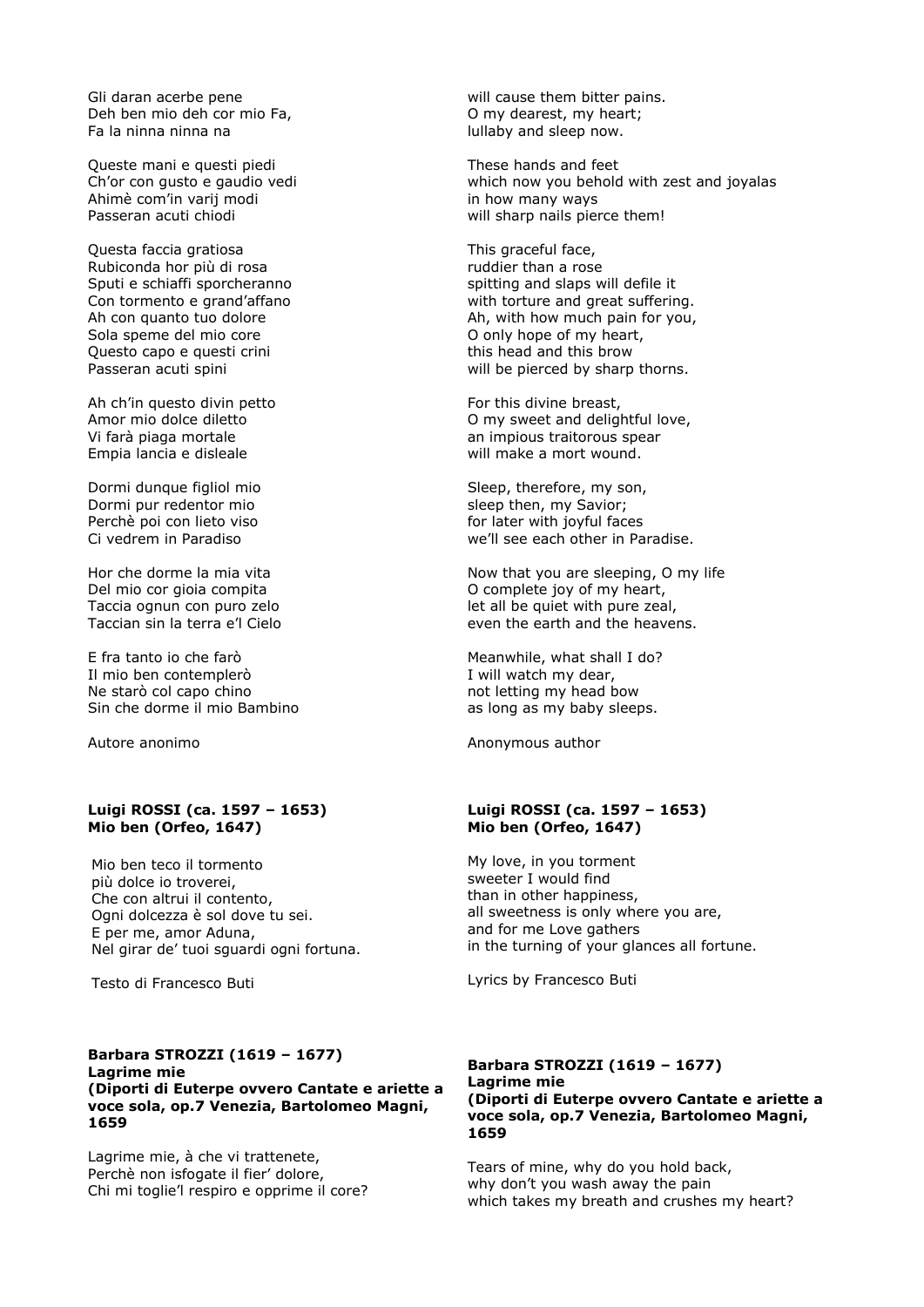Lidia, che tant' adoro, Perchè un guardo pietoso, ahimè, mi donò I paterno rigor l'impriggionò. Tra due mura rinchiussa stà la bella innocente, Dove giunger non può raggio di sole, E quel che più mi duole Ed accresc'il mio mal, tormenti e pene, È che per mia cagione prova male il mio bene E voi lume dolenti non piangete! Lagrime mie, à che vi trattenete?

Lidia, ahimè, veggo mancarmi, l'idol mio, Che tanto adoro! Stà colei tra duri marmi per cui spiro E pur non moro. Se la morte m'è gradita, Or che son privo di spene, Dhè, toglietemi la vita (Ve ne prego) aspre mie pene! Ma ben m'accorgo, che per tormentarmi maggiormente, La sorte mi niega anco la morte. Se dunque è vero, o Dio, che sol del pianto mio. Il rio destino ha sete.

Testo di Pietro Dolfino

**Barbara STROZZI (1619 – 1677) Udite amanti - L'Eraclito amoroso (Cantate, arie e duetti Op. 2, Venezia, Angelo Gardano, 1651)** 

Udite amanti la cagione, oh Dio, ch'a lagrimar mi porta: nell'adorato e bello idolo mio, che sì fido credei, la fede è morta.

Vaghezza ho sol di piangere, mi pasco sol di lagrime, il duolo è mia delizia e son miei gioie i gemiti.

Ogni martie aggradami, ogni dolor dilettami, i singulti mi sanano, i sospir mi consolano.

Ma se la fede negami quell'incostante e perfido, almen fede serbatemi sino alla morte, o lagrime!

Ogni tristezza assalgami, ogni cordoglio eternisi, tanto ogni male affliggami che m'uccida e sotterrimi.

#### **Stefano LANDI (1587 – 1639) Alla guerra d'amor (Quinto libro delle arie, Venezia, Bartolomeo Magni, 1637)**

Lidia, whom I adore, Because she gave me a pitying glance, Has been imprisoned by her severe father. The innocent girl is locked up within walls Which the sun's rays cannot penetrate, And what pains me most, And increases my torment, Is that I am the cause of my beloved's suffering. And you, my eyes, are not weeping! Tears of mine, why do you hold back?

Alas, how I miss my Lidia, my idol, I love so much! She is shut up within marble walls and I sigh but I do not die! If death might be granted to me now that I have no hope, take my life, (I beg of you) oh my sufferings! But I am well aware that in order to torture me even more. Fate even denies me death, it is true then, oh God, that destiny desires only my tears.

Lyrics by Pietro Dolfino

# **Barbara STROZZI (1619 – 1677) Udite amanti - L'Eraclito amoroso (Cantate, arie e duetti Op. 2, Venezia, Angelo Gardano, 1651)**

Listen, you lovers, to the reason - oh God! for my weeping: in my adored and beautiful idol, who I believed to be faithful, faith is dead.

I find charm only in weeping, I nourish myself by my tears, grief is my delightand my moans are my joy.

Every anguish pleases me, every sadness is my delight, my sobs heal me, and my sighs console me.

But if he denies faith, he who is fickle and treacherous, at least faithfully serve meuntil death, oh my sorrow!

Every tear sooths me, all my mourning lasts for ever, so much does each ill afflict met hat it kills and buries me.

# **Stefano LANDI**

**(1587 – 1639) Alla guerra d'amor (Quinto libro delle arie, Venezia, Bartolomeo Magni, 1637)**